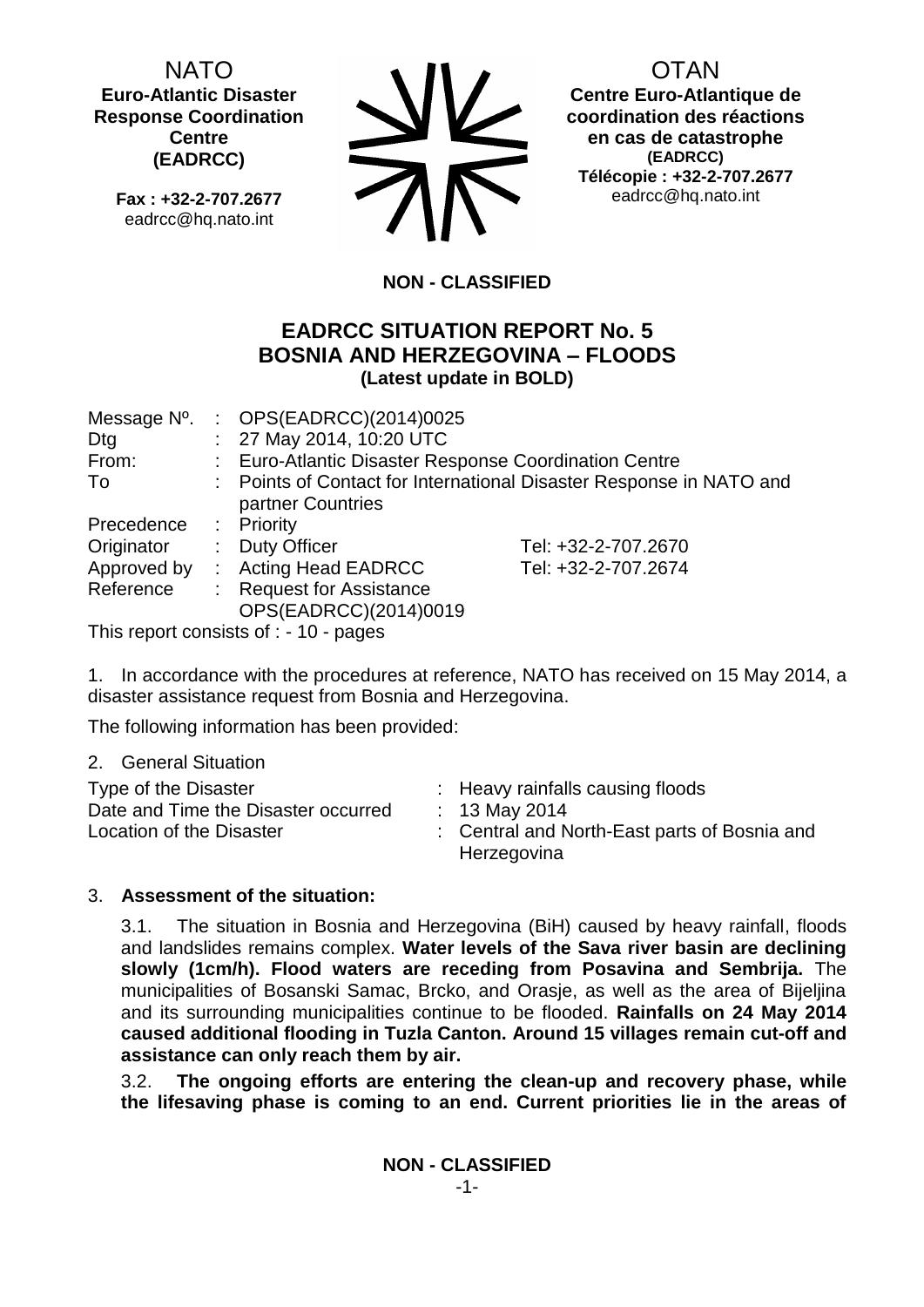

**debris clearance and management, demining, livelihoods, disposal of carcasses, and a fast clearance of medical and educational institutions. Intensive works on disinfection, sanitation and cleaning are ongoing in Doboj, Olovo, Zavidovici, Zenica, and Maglaj.**

3.3. **About 3,000 landslides** have been reported since the beginning of the floods in the municipalities of Banovići, Čelić, Doboj East, Gradačac, Gračanica, Kalesija, Kladanj, Lukavac, Sapna, Srebrenik, Teočak, Tuzla, Živinice, Topcic Polje, Olovo. The greatest danger from landslides exists in the municipalities of Tuzla, Kalesija, and Banovici.

3.4. An increased risk from landmines exists due to the dislodgement of minefields and their markings. Landslides have moved many mines to populated areas and towns. The situation is becoming critical. Approximately 800km<sup>2</sup> are affected. **Landmine incidents are repeatedly being reported with no casualties so far**. Critical areas lie in Maglaj, Doboj, Zepce, Gracanica, Odzak, Orasje, Samac, Brod, Brcko, Srbas, and Drventa. Demining teams are engaged in the ongoing evacuation and rehabilitation operations from the consequences of landmines. Efforts must be made to raise awareness of the risks. The dislodgement of mines is a long-term challenge and could require a logistical operation of up to 3 months. **On 23 May 2014, floods have affected a military depot in Orasje, covering around 250 tons of ammunition with water.**

3.5. Cases of infectious diseases have been reported in the flooded municipalities of Bosanski Brod, Bijeljina, Odzak, Orasje, Samac, Maglaj, Tuzla, Kakanj, Topcic Polje, Zenica, Gracanica, Tuzla, Sapna, Visoko, Zepce, Olovo, Doboj, Vares, Tesanj and Zavidovici. The contamination of the water supply system poses a potential health threat, and proper strategies for the disposal of debris are needed. On 19 May 2014, the Federal Institute of Public Health warned of a high risk of infectious diseases epidemics in the affected areas. A health risk for the population returning to the areas where the water levels receded will be also posed by dead animal carcasses that are estimated to be in the 10,000s. There is an urgent need for portable animal carcass incinerators. **Supplies of vaccines are needed for tetanus, hepatitis A, typhus and rabies.**

3.6. The damage of infrastructure, houses and roads as well as crops is huge. Many areas remain without access to running water. The electrical power grid was severely affected in some areas and is slowly being restored. Many areas remain without electricity and recovery may take time due to the absence of the necessary equipment and transformers. It is estimated that around 38,500 households are without electricity. Main roads are becoming increasingly functional, but side roads and over 20 bridges have been destroyed or damaged. Many crops have been completely destroyed severely affecting livestock. The region of Posavina with the highest percentage of arable land in the country remains severely affected. **The total damage to agricultural lands has not yet been confirmed. For the maintenance of livelihoods, there is an urgent need for seeds, since the planting season will soon be over.**

3.7. One quarter of the country's population has been directly affected by the floods. Evacuees are being housed in hotels and schools. The number of injured has not yet been confirmed.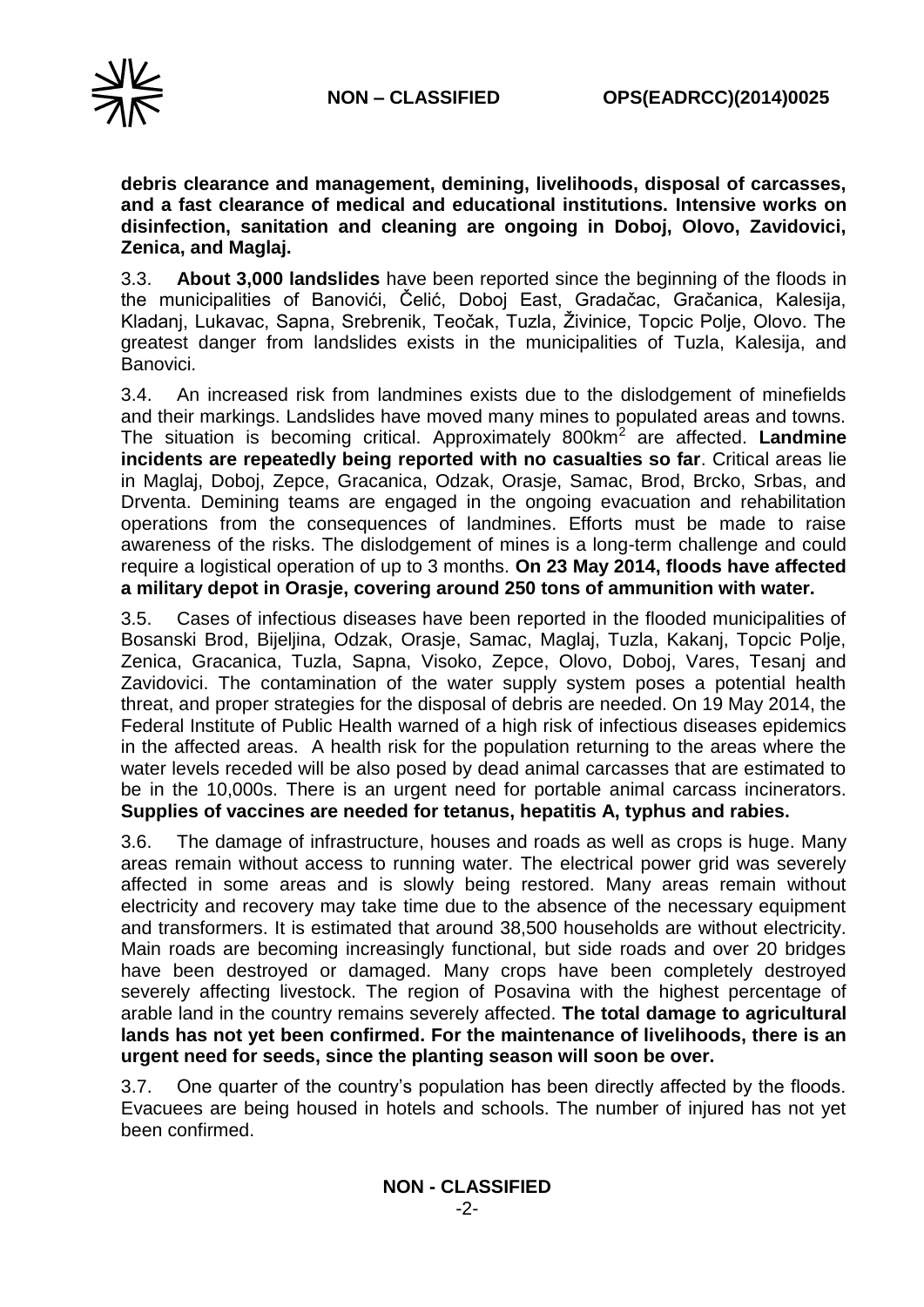

### 4. **National resources available for disaster response and measures taken.**

4.1. All national resources are heavily involved in dealing with the consequences of the disaster.

### 5. **Assistance provided by Allied, partner nations and international organisations:**

5.1. On 17 May 2014, Albania provided assistance to BiH in form of 5 boats and an operational team of 15 persons. For the transportation of their team and the boats they also had 2 minivans and 2 high practicability vehicles. The Albanian team is operating in Kopanice and Vicinovic. The Volunteer Centre of Albanian Civil Emergencies sent six medical personnel to support the operations.

5.2. Referring to the ongoing assistance provided by first responders of Austria under the Union Mechanism in BiH, due to operational reasons members of the Austrian team on site have to be replaced on 21 May 2014. The new team is comprised of 33 persons (Fire Brigade Association of Lower Austria and Austrian Water Rescue Association), 9 vehicles, 7 trailers and 8 motorized boats. They stand ready to conduct rescue operations using boats and up to a limited extent transport/logistic tasks in the area of Orasje. **On 23 May 2014, Hilfswerk Austria International (HWA) allocated 45.000 EUR through two EU funded projects for support to the Roma communities (distribution of food, potable water, hygiene, tools, disinfection items). HWA offered assistance for the Recovery Needs Assessment.**

5.3. Azerbaijan sent humanitarian aid, containing 11 motor boats of various kinds, 260 units of different size tents, 300 sleeping bags, 1500 blankets, 30 power generators, 20 units water pumps, sets of clothes for use in special chemicalbacteriological conditions, cranes and other necessary materials and equipments.

5.4. Belgium offered 1 HCP module and 1 WPS through the EU ERCC mechanism with the following configuration: 3 vehicles with a Kuyken system: 24.000L/min with output pressure of 13 bars and 3 km of hoses (the most versatile configuration); 1 PEZ vehicle with 10.000 liters capacity and with an output pressure of 10 bars (suction limited to 8 meters); 1 alternator pump-crane with a capacity of 24.000 liters with output pressure of 3 bars; 2 container truck with crane; 1 pickup with mud pump of 5000 liters; 3 commando vehicles. Trucks with 27 military personnel equipped with high capacity pumps and water purification material left Belgium. **The team with 27 members and equipment arrived and is active in the field since 21 May 2014.**

### 5.5. **Bulgaria sent humanitarian aid (tents, blankets, bed linens, bed linen for children, pillows, rubber boots, socks, folding beds with mattresses and 21 tons of mineral water).**

5.6. Croatia offered 2 helicopters with 15 people, a State Emergency Fire-fighting brigade with 11 firefighters, 3 vehicles carrying pumps, aggregates and rescue equipment, State emergency civilian protection brigade with 8 people, 4 vehicles, 3 tin boats with motors and other equipment, a Public Fire-fighting brigade with 6 people and 2 vehicles. The Government of Croatia decided to extend their deployment until 21 or 23 May 2014.

5.7. The Czech Republic donated 182,000 EUR for humanitarian aid and offered 1.120 pieces of humanitarian aid kit containing cooking sets, medical kits, sets for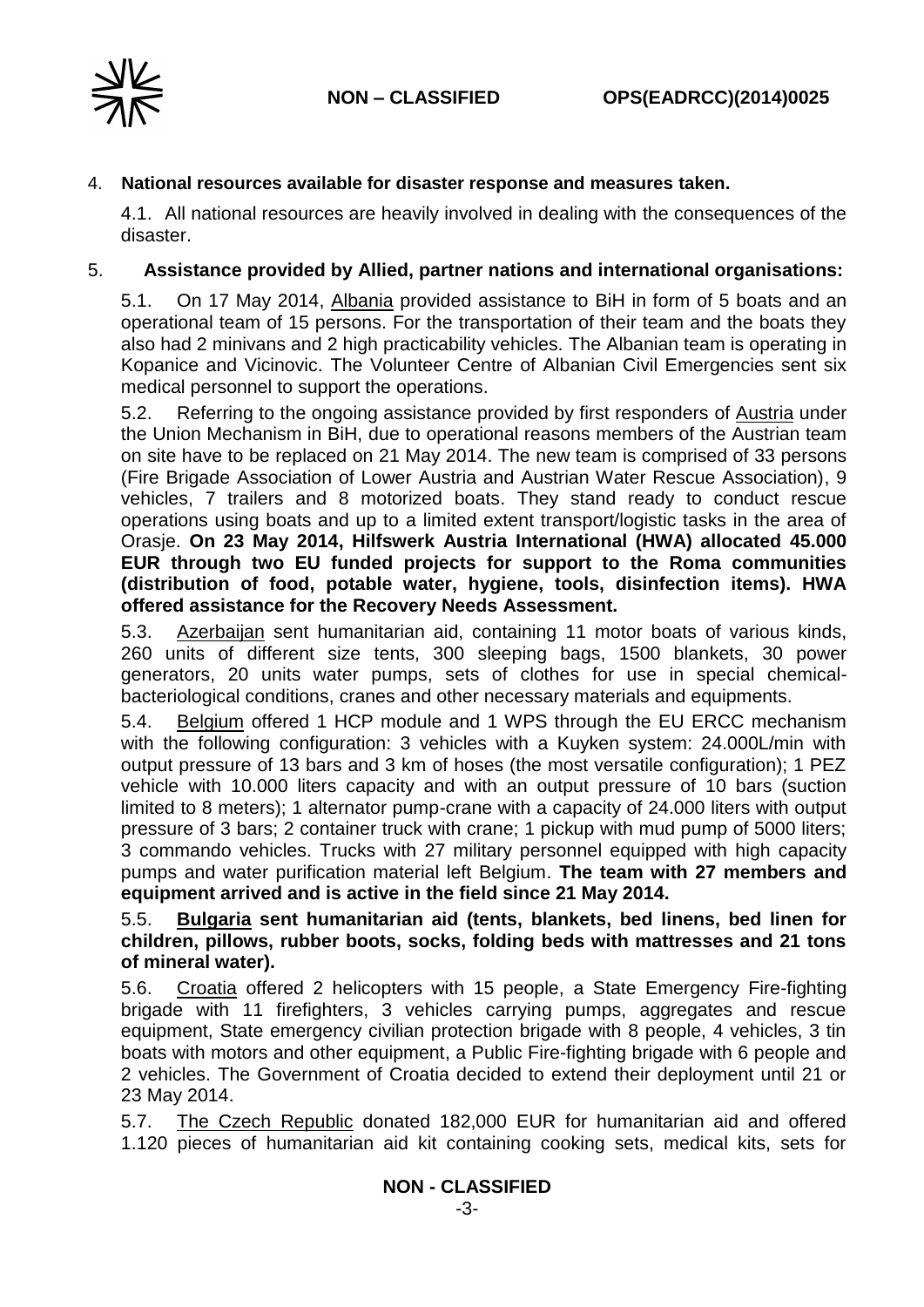

preparation of drinking water, hygienic sets, personal safety kits, emergency blankets, and drinking water ready to use. Individual components of the kit are stored in a portable plastic container with a safety lid, which is designed as a measuring container that can be also used for preparation of drinking water. The Czech Republic provided ground transport by a truck. Kits are packed on 7 pallets (160 pcs on each pallet). **On 26 May 2014, the Czech Republic sent a fire-fighting team with two water pumps and two trucks with humanitarian aid (hygienic items, clothes, drinking water and boots) to be distributed through the Red Cross.**

5.8. France sent two firefighters, a doctor and a water purification expert as well as water purification equipment, a mobile ambulance (tent  $54 \, \text{m}^2$ ) and other materials (boots, clothes etc.). They will be present in the affected areas until 26 May 2014. On 21 May 2014, France sent a WASH Unit (4 persons) with equipment for water purification (4m<sup>3</sup> /h). The unit will be deployed until 27 May 2014. **An additional team with three** experts and equipment for water purification (4m<sup>3</sup>/h) deployed until 31 May 2014. **French mine expert will stay in BiH until 30 May 2014. Also, 23 tents (25 m<sup>2</sup> ) were delivered to affected areas.**

5.9. The former Yugoslav Republic of Macedonia<sup>1</sup> offered a team with 30 members and 6 boats as well as humanitarian aid.

5.10. Germany offered a high capacity pumps module 18 May 2014. Germany sent two teams from the Agency for Technical Relief (THW), each team having 15 experts. **THW and German relief organizations are still operating in affected areas. The German Federal Government granted 1.000.000 EUR - humanitarian aid for BiH and Serbia.**

5.11. Greece has offered to the Government of BiH the sum of 100.000 EUR as an emergency assistance to the relief efforts in the floods stricken area.

5.12. Hungary offered 100.000 sandbags.

5.13. **The Government of Ireland has provided 50,000 EUR to World Vision Ireland to support their relief work in BiH. The funding will be used to provide psychological support and counseling services to children affected by the floods and to purchase vaccines to prevent the outbreak of infectious diseases.**

5.14. Israel has contributed 40.000 USD for purchasing blankets, medications, mattresses, boots, heaters, etc.

5.15. Italy sent a contribution of 100,000 EUR through the Red Cross for immediate assistance. **On 23 May 2014, 120 people from the Italian Civil Protection arrived in BiH to work on sanitation/water purification.**

5.16. On 17 May 2014, the Government of Japan decided to provide emergency relief goods worth 10 million yen (tents, blankets, sleeping bags, plastic sheets, portable water tanks, water tanks for the field, portable water pacificators, generators and etc.) to BiH through the Japan International Cooperation Agency (JICA). Japan is ready to provide high-tech flood alert monitoring equipment. Three advanced Water Rescue Support Vehicles will be delivered by the end of the fiscal year 2014. **Humanitarian aid** 

<sup>-</sup> $1$  Turkey recognizes the Republic of Macedonia with its constitutional name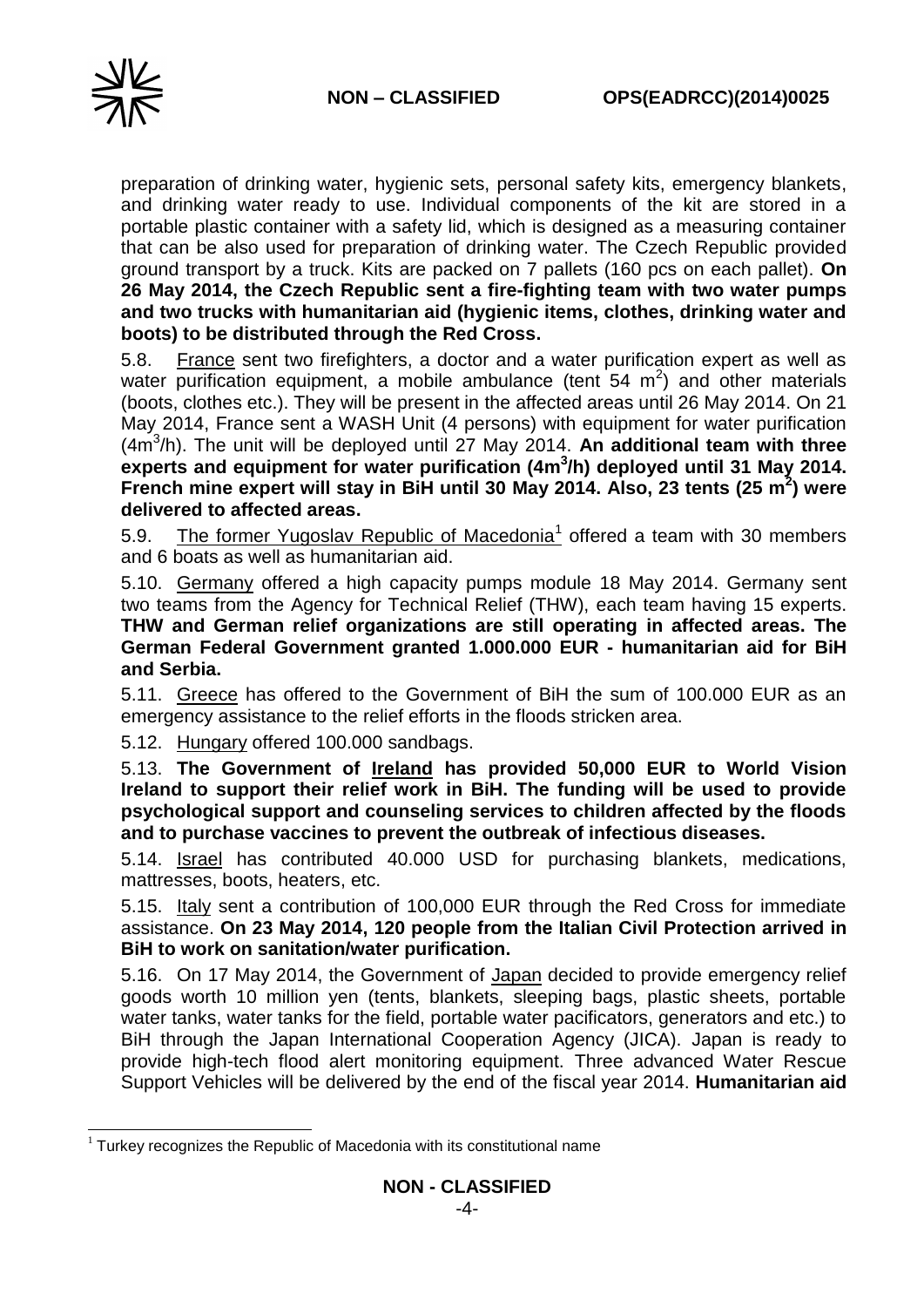

### **consists of sleeping mattresses and blankets delivered to the Red Cross Society of BiH 23 May 2014.**

5.17. Kuwait donated 182,000 EUR for humanitarian aid (food and clothes).

5.18. The high capacity pump module (Joint high capacity pump module BaltFloodCombat) is provided jointly by **Estonia / Latvia / Lithuania.** 

5.19. Luxembourg sent a team with 22 members, 5 boats and vehicles.

5.20. Montenegro sent humanitarian aid - raincoats, boots, blankets, water cans, food, clothes and hygiene for babies, water, food in cans, clothes for adults.

5.21. **Netherlands** contributed 50,000 EUR via the Dutch Red Cross on 19 May 2014 and **500,000 EUR as emergency assistance for BiH and Serbia on 23 May 2014.**

5.22. Norway donated 5 million Norwegian Krones (615.000 EUR) for the emergency phase (funding for most immediate needs) and 16,5 million Norwegian Krones (2,3 million EUR) for the reconstruction phase (reconstruction of institutions and infrastructure such as schools, hospitals, roads and bridges that have been damaged by the flood). **On 26 May 2014, Norway offered generators (18 Kv and 45 Kv), water purification units, distribution boxes/electrical kits and tanks with 5.000 liters of water (615.000 EUR) through UNDP.**

5.23. Pakistan sent humanitarian aid, containing tents, ration packs, blankets, clothes, sleeping bags, jackets, jerseys, mats, t-shirts, rain coats, kitchen sets, aqua tablets and food.

5.24. Poland provided water pumps, 14 trucks and a team.

5.25. Romania offered a water purification system and a team. **On 23 May 2014, Romania sent humanitarian aid - food, water, blankets, bed sheets and pillowcases.**

5.26. Slovakia offered rescue teams and humanitarian aid (pumps, generators, bags, raincoats, rubber boots (50.000 EUR).

5.27. **On 26 May 2014, Spain contributed 40,000 EUR in humanitarian aid (food, shelter and basic necessities) for BiH and Serbia through IFRC.**

5.28. On 16 May 2014, Slovenia provided a rescue unit (12 people) with four boats and two helicopters including crews and equipment necessary for evacuation. A helicopter will be in BiH until 23 May 2014. Slovenia offered to deploy their Police teams specialized in detection of corps under water with the necessary equipment.

5.29. Sweden sent two experts in the team of European Union Humanitarian Aid and Civil Protection.

5.30. On 19 May 2014, the Government of Switzerland offered experts in dealing with water/sanitation and the environment in the flooding crisis. **Additionally, one helicopter arrived in BiH on 20 May 2014 and is available to EUFOR operations in flooded areas until 28 May 2014. Switzerland sent two WASH teams and two HAZMAT specialists with mobile labs deployed. Two water distribution systems and cleaning kits should have arrived on 25 May 2014, as well as two additional WASH specialists with mobile labs. A set of 7 fisherman boots, 100 rubber boots, 100 pairs of gloves and 100 shovels distributed.**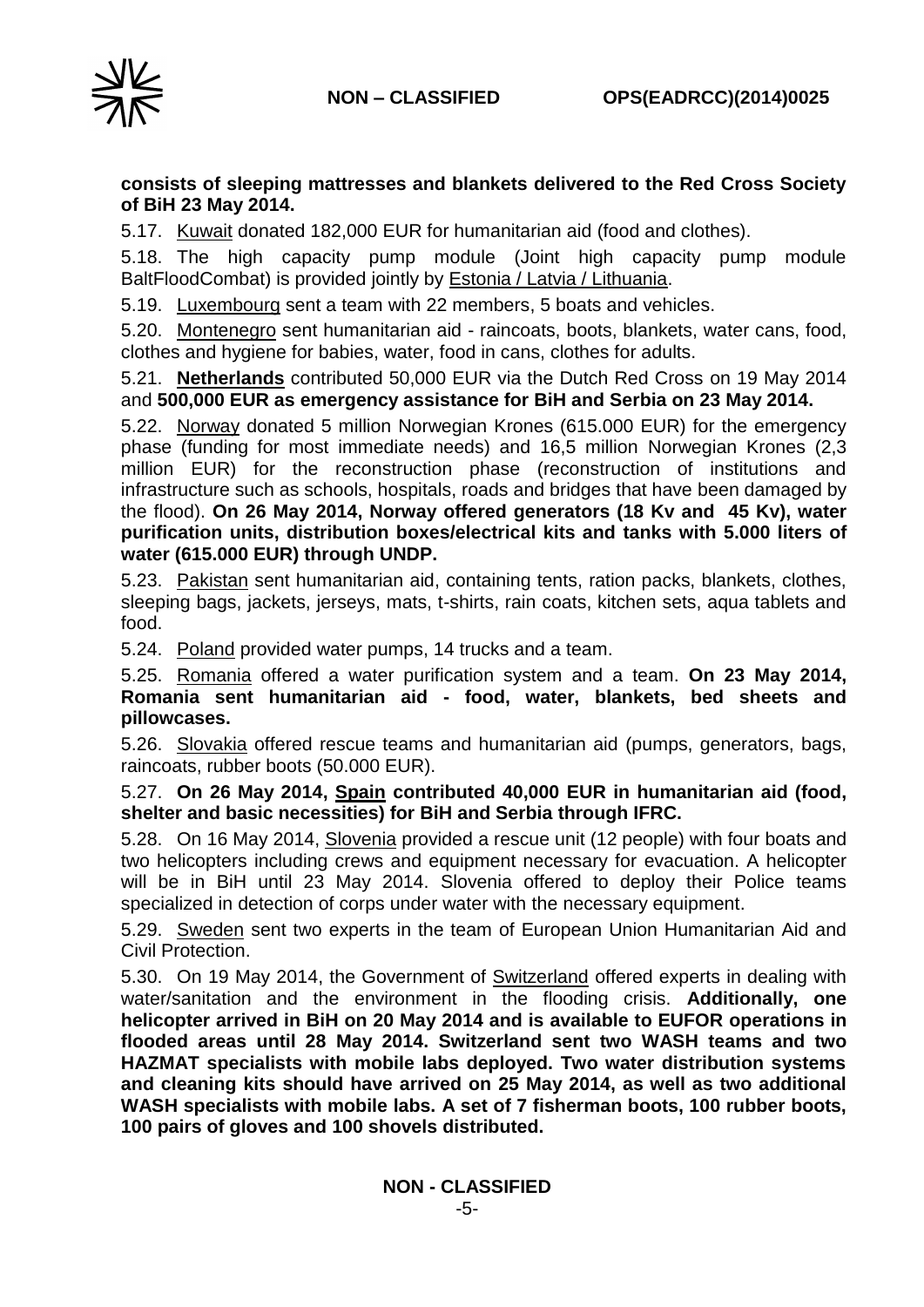

### **Switzerland donated 500,000 Swiss Francs (CHF) as emergency humanitarian aid response for BiH and Serbia. Switzerland allocated additional 150,000 CHF for small actions related to the flood crisis.**

5.31. Turkey provided assistance through the Turkish battalion of EUFOR. A convoy of 19 vehicles with humanitarian aid (hygienic stuff, clothes, drinking water, boots, whiteware, trunks, water evacuation systems, fire extinguishers, rescuing material, generators, diving equipment, first aid equipment, 2,250 blankets and kitchen-kits for 432 families) is on the way to BiH. On 21 May 2014, Turkey sent additional humanitarian aid, containing 35.000 cans of food, 1,5 tons of flour, 600 kg liquid oil, baby food, biscuits, 7 tons drinking water, 1,5 tons fuel oil, generators, 300 shovelsaxes-rakes, 300 boots and 150 blankets. **According to UN reports, all humanitarian aid from Turkey arrived and was distributed in BiH.**

5.32. The United Kingdom offered 4 boats, 2 kayaks and 33 persons.

5.33. The United States offered 15 pumps for pumping water, 257 sleeping bags, 400 bed sheets, 351 folding cots, 391 blankets, 410 sleeting mats, 14 space heater, 244 steel water cans, 1 kitchen utencils (box), 432 military mess kits, 3 kitchen equipment sets, 462 plastic water cans, 7 generator sets (5 kW), 239 fuel cans, 755 intrenching tools/shovels, 366 wet weather trousers, 90 men's overshoes/boots**.** On 19 May 2014, US donated 13 motorboats for Bjeljina and Orasje, water rescue modules and teams. **On 23 May 2014, the USA allocated 1.500.000 USD for incinerators for dead animals, generators, water systems, seeds, animal feed, fertilizers etc. On 25 May 2014, the United States offered generators (18 Kv and 45 Kv), water purification units, distribution boxes/electrical kits, tanks with 5.000 liters of water (1.500.000 USD) through UNDP.**

5.34. **The Animal Diseases Research Association (ADRA) opened current budget of 100,000 USD with possibility of additional funding. Hundreds of ADRA volunteers engaged in the preparation and delivery of packages of food, water, hygiene items, clothes, utensils and medicines for the population of affected areas.**

5.35. **The Catholic Relief Services (CRS) sent eight field teams to the affected regions to evaluate the greatest needs for support. The CRS has committed 500.000 USD emergency relief efforts and flood recovery throughout BiH and Serbia.**

5.36. The International Fund for Animal Welfare (IFAW) sent 2 livestock feed experts.

5.37. **The International Medical Corps (IMC) sent emergency teams in the field in BiH and Serbia. The IMC together with Luftfahrt Ohne Grenzen secured over 1.000.000 EUR for food items (mainly organic baby food) to BiH, Croatia and Serbia. It will be distributed through the Red Cross.**

5.38. The Organization for Security and Cooperation in Europe (OSCE) loaned two heavy duty generators. The OSCE purchased and delivered water, blankets, work gloves, shovels, heavy duty bags, protection masks, rubber boots, torches, batteries, antiseptic gel and liquid, toothbrushes, toothpastes and disinfecting agents through the Red Cross Society. It is procuring items for children (blankets, underwear, socks, soaps, shampoos, wet wipes, tooth pastes, tooth brushes, towels, toilet paper, disinfection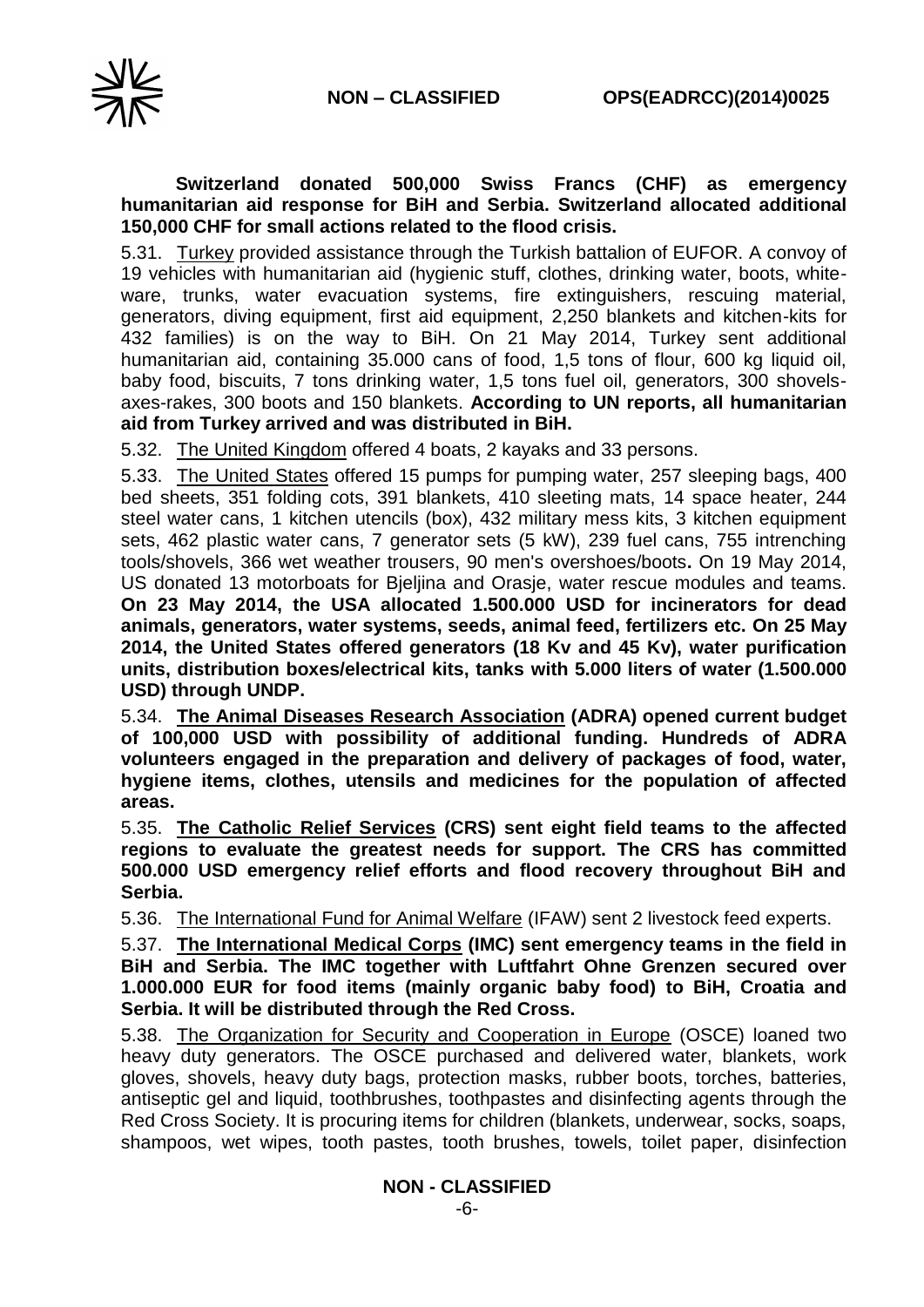

means, mosquito repellants, diapers for older children suffering from cerebral paralyses, diapers for babies). **Additionally, two heavy duty generators were provided to the Ministry of Security of BiH.**

5.39. On 16 May 2014, the Oxford Committee for Famine Relief (OXFAM) activated donors as well as the Oxfam Confederation to raise some emergency donations. A senior WASH expert from the OXFAM was seconded to BiH. The OXFAM donated 30,000 EUR for disinfection material, sanitary kits, etc.

5.40. The Red Cross is transporting patients on dialysis, evacuating people, delivering food, blankets, clothes, sponges, pumps, boots and disinfectants to the most affected communities throughout the country. **A Field Assessment and Coordinating Team has deployed (team leader, water and sanitation, communications, recovery, logistics and information management). 334,013 CHF were allocated from the DREF** (**Disaster Relief Emergency Fund) to assist 8,000 people.**

5.41. **On 22 May 2014, the Save Place for Children (SPfC) sent 250 Hygiene kits for families with 150 baby food and hygiene kits for children and families in collective centers. The SPfC offered sets of tools, equipment, disinfectants and personal protection kits for clean up and rehabilitation of 29 educational institutions in Zenica-Doboj Canton. On 26 May 2014, SPfC opened the children's village houses for displaced families (Sarajevo – accommodated three families and organized edutainment activities and psychosocial support to 40 children from Svrake area; Gračanica – one family from Orašje accommodated).**

5.42. Several agencies of the United Nations (FAO, IOM, UNDP, UNESCO) provided financial support and in-kind assistance to various parts of the country.

5.43. The World Bank approved a 24 million USD credit for the Drina Flood Protection Project to Bosnia and Herzegovina.

5.44. On 16 May 2014, World Vision disseminated 50 emergency packs in the areas of Olovo and Kelasija. Further 100 emergency packs were under preparation on Saturday, 17 May 2014. On 19 May 2014, World Vision distributed the following: 3,513 items of food (bread, canned food, 10 kg of salami, etc), 13.581 liters of liquid (water, mineral water, juices, milk), 100 food and hygienic packages, 100 raincoats, 114 rubber boots, 6 shovels, 8 water pumps, 56 medicines, 860 hygienic items (diapers, toilet paper). **Additionally, on 23 May 2014 World Vision distributed 300 liters of fuel, 1.322 food items and 2.603 non-food items.**

|     | Description                                                       | <b>Effective Date</b> | Quantity |
|-----|-------------------------------------------------------------------|-----------------------|----------|
| 6.1 | Water filter                                                      | ASAP                  | 30,000   |
| 6.2 | Water purification systems (installations, min 20.000 liters/day) | ASAP                  | 20       |
| 6.3 | Mobile kitchen                                                    | <b>ASAP</b>           | 50       |
| 6.4 | Electrik water pump (220 V)                                       | ASAP                  | 150      |
| 6.5 | Petrol water pump                                                 | ASAP                  | 350      |
| 6.6 | Potable water tanks                                               | ASAP                  | 500      |

6. The list of requirements for international assistance: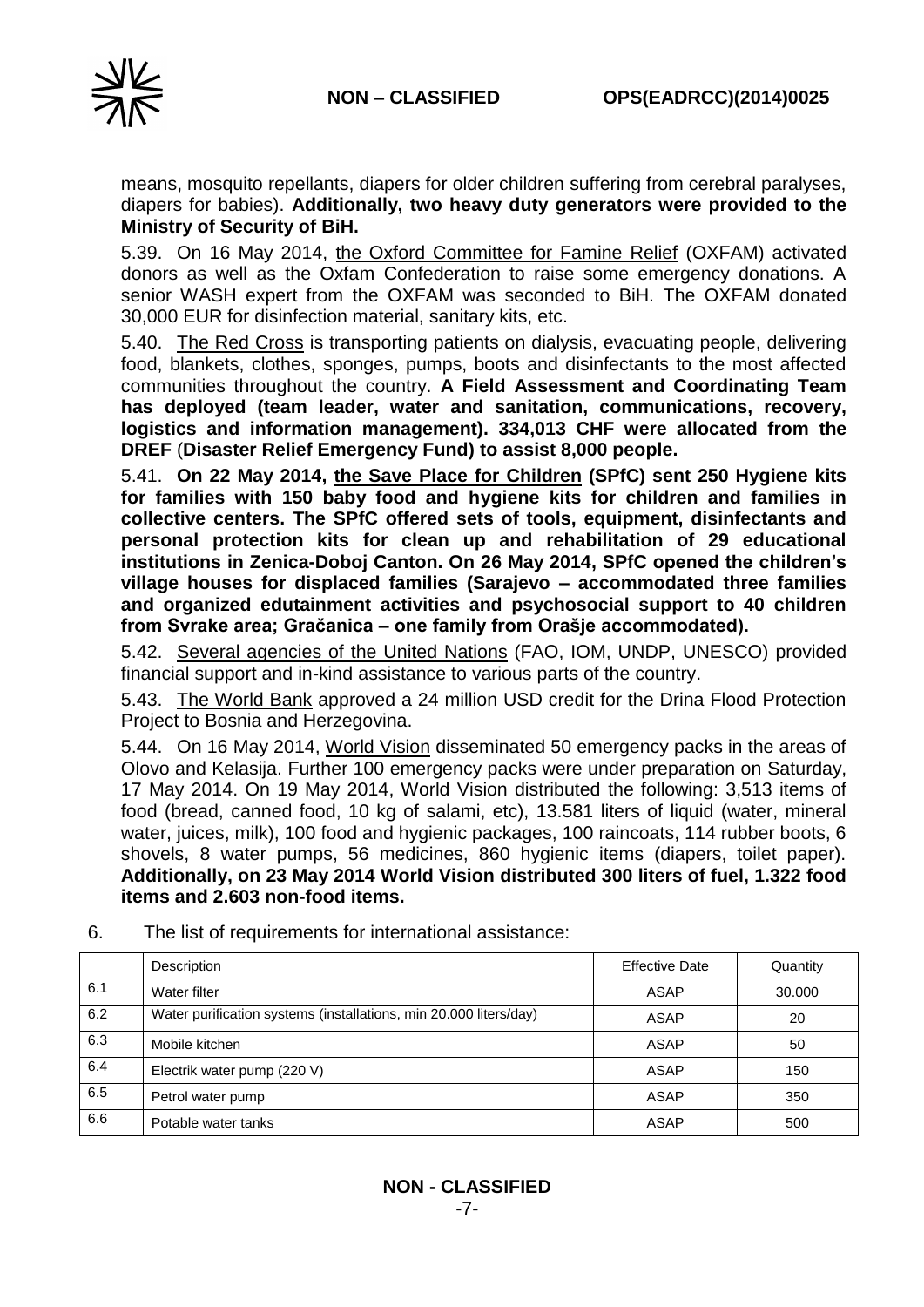

| 6.7  | Silt pump                                                                                                                                               | <b>ASAP</b> | 500                                      |
|------|---------------------------------------------------------------------------------------------------------------------------------------------------------|-------------|------------------------------------------|
| 6.8  | Garden cart                                                                                                                                             | <b>ASAP</b> | 5.000                                    |
| 6.9  | Pump to the outflow hose                                                                                                                                | <b>ASAP</b> | 1000                                     |
| 6.10 | Intake hose to pump                                                                                                                                     | <b>ASAP</b> | 500                                      |
| 6.11 | Suction basket for hoses (75 and 110 mm)                                                                                                                | <b>ASAP</b> | 500                                      |
| 6.12 | Rechargeable flashlight                                                                                                                                 | <b>ASAP</b> | 3000                                     |
| 6.13 | Food package                                                                                                                                            | <b>ASAP</b> | 1000<br>tons/50.000                      |
| 6.14 | Food cans, which including foods for diabetics and pork (packed<br>separately)                                                                          | <b>ASAP</b> | 100.000                                  |
| 6.15 | Food set for baby and kid                                                                                                                               | <b>ASAP</b> | 10.000                                   |
| 6.16 | Fodder:<br>concentrate for cows;<br>$\bullet$<br>concentrate for pigs;<br>$\bullet$<br>milled corn;<br>$\bullet$<br>concentrated feed.<br>$\bullet$     | <b>ASAP</b> | 35 tons<br>20 tons<br>25 tons<br>20 tons |
| 6.17 | Various medicaments (pharmaceutical drugs, antibiotics, vaccines)                                                                                       | <b>ASAP</b> |                                          |
| 6.18 | Potable water                                                                                                                                           | <b>ASAP</b> | 500.000L                                 |
| 6.19 | Dehumidifier                                                                                                                                            | <b>ASAP</b> | 10.000                                   |
| 6.20 | Power generator (small and medium power)                                                                                                                | <b>ASAP</b> | 300                                      |
| 6.21 | Blanket, sheet                                                                                                                                          | <b>ASAP</b> | 50.000                                   |
| 6.22 | <b>Boots</b><br>rubber boots:<br>$\bullet$<br>fishing boots (type overalls)<br>$\bullet$<br>other footwear;<br>$\bullet$<br>miner's boots.<br>$\bullet$ | <b>ASAP</b> | 2.000<br>2.000<br>20.000<br>1.000        |
| 6.23 | Life jacket                                                                                                                                             | <b>ASAP</b> | 1000                                     |
| 6.24 | Raincoat                                                                                                                                                | <b>ASAP</b> | 3.500                                    |
| 6.25 | Tent (family-size)                                                                                                                                      | <b>ASAP</b> | 1000                                     |
| 6.26 | Personal hygienic items                                                                                                                                 | <b>ASAP</b> | 10.000                                   |
| 6.27 | Disinfectants                                                                                                                                           | <b>ASAP</b> | 50.000                                   |
| 6.28 | Spray pump for disinfectants                                                                                                                            | <b>ASAP</b> | 50.000                                   |
| 6.29 | Sponge mattress                                                                                                                                         | <b>ASAP</b> | 50.000                                   |
| 6.30 | Tools (shovels, brooms, rakes, pitchforks)                                                                                                              | <b>ASAP</b> | 5.000                                    |
| 6.31 | Solar chargers                                                                                                                                          | <b>ASAP</b> | 1000                                     |
| 6.32 | Outboard engine for boats (various power)                                                                                                               | <b>ASAP</b> | 100                                      |
| 6.33 | Boats:<br>various size<br>aluminium                                                                                                                     | <b>ASAP</b> | 100<br>30                                |
| 6.34 | Emergency health kit                                                                                                                                    | <b>ASAP</b> | 50.000                                   |
| 6.35 | Stretcher for the wounded (aluminium)                                                                                                                   | <b>ASAP</b> | 200                                      |
| 6.36 | Candles                                                                                                                                                 | <b>ASAP</b> | 35.000                                   |
| 6.37 | Canister for water (15-20 L)                                                                                                                            | <b>ASAP</b> | 15.000                                   |

# **NON - CLASSIFIED**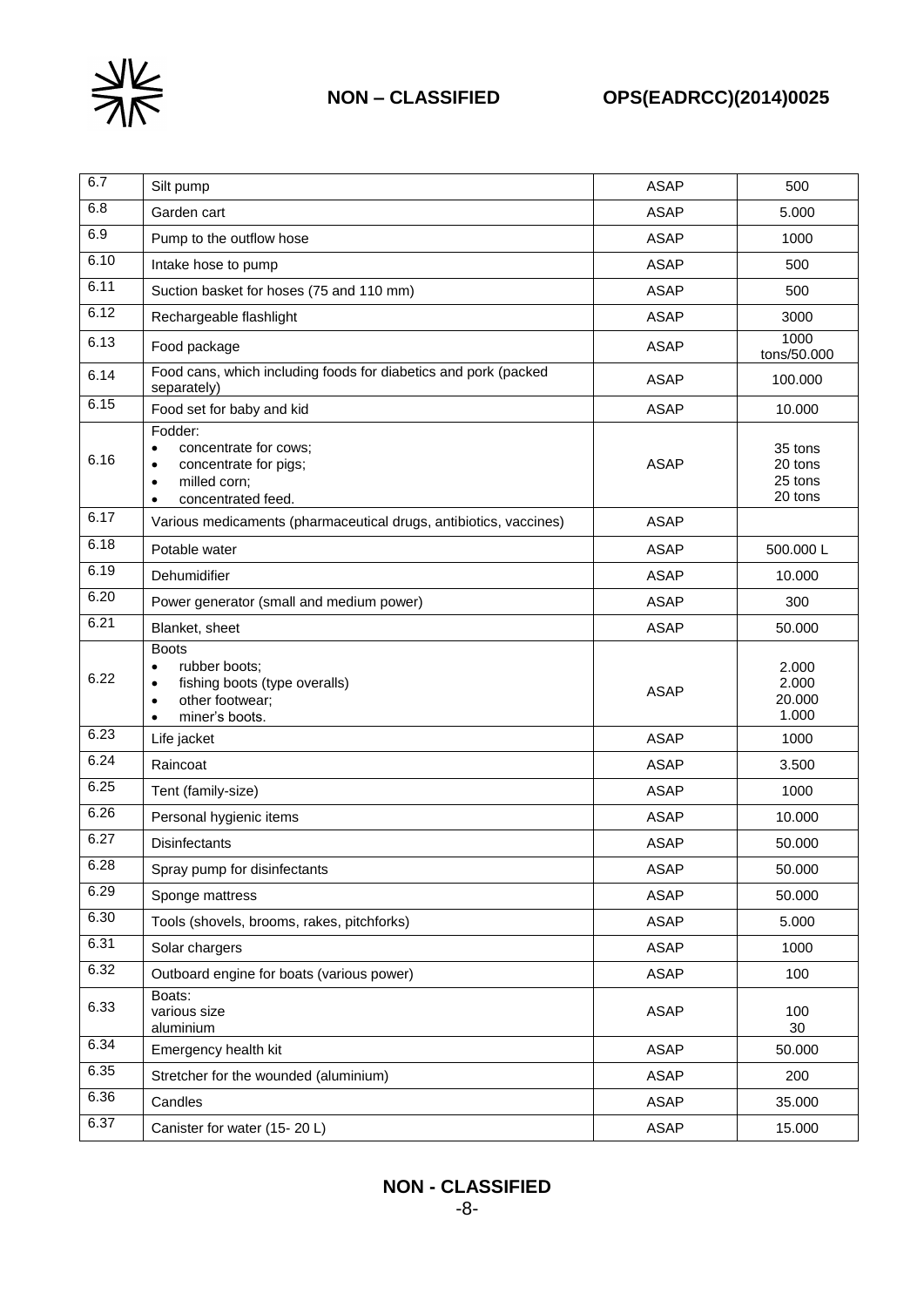

# **NON – CLASSIFIED OPS(EADRCC)(2014)0025**

| 6.38 | Canister for fuel (20 L, metal)                                                                              | <b>ASAP</b> | 1000      |
|------|--------------------------------------------------------------------------------------------------------------|-------------|-----------|
| 6.39 | Alpinist rope (thickness 8-10 mm, length max. 60-100 m)                                                      | <b>ASAP</b> | 300       |
| 6.40 | Substances and means for disinfecting water and wells                                                        | <b>ASAP</b> | 5.000     |
| 6.41 | Heaters (home use)                                                                                           | <b>ASAP</b> | 1000      |
| 6.42 | Diapers (for children, adults)                                                                               | <b>ASAP</b> | 5.000     |
| 6.43 | Incinerators for dead animals (bigger than 3 tons)                                                           | <b>ASAP</b> | 10        |
| 6.44 | Rescue equipment in the water and under                                                                      | <b>ASAP</b> | 100 packs |
| 6.45 | Equipment for rescue from the ruins                                                                          | ASAP        | 20 packs  |
| 6.46 | Thermal imaging cameras                                                                                      | <b>ASAP</b> | 2         |
| 6.47 | Underwater camera                                                                                            | <b>ASAP</b> | 5         |
| 6.48 | Sonars                                                                                                       | <b>ASAP</b> | 10        |
| 6.49 | Machines and vehicles in rough terrain                                                                       | <b>ASAP</b> | 10        |
| 6.50 | Machines for site remediation / cleaning                                                                     | <b>ASAP</b> | 30        |
| 6.51 | Mobile SUVs                                                                                                  | <b>ASAP</b> | 20        |
| 6.52 | Means of communication (satellite phones)                                                                    | <b>ASAP</b> | 5         |
| 6.53 | Rescue ring                                                                                                  | <b>ASAP</b> | 100       |
| 6.54 | Water barriers                                                                                               | <b>ASAP</b> | 50 KM     |
| 6.55 | HF transceiver suitable for use in emergency situations (with<br>additional equipment and multiband antenna) | ASAP        | 50        |
| 6.56 | VHF / UHF handheld radio                                                                                     | <b>ASAP</b> | 200       |
| 6.57 | Repeater VHF or UHF band scope Hamradio with duplexer and<br>antenna                                         | <b>ASAP</b> | 3         |
| 6.58 | Masks and gloves                                                                                             | <b>ASAP</b> | 7.000     |

### **Immediate assistance needs:**

- **food – flour, cooking oil, salt, sugar, canned food, beans;**
- **potable water;**
- **hygienic kits;**
- **bed linen and blankets;**
- **disinfection materials (as well as supplies for disinfection of farming facilities);**
- **debris disposal tools;**
- **pumps;**
- **dryers.**

**The following needs were identified by health authorities:**

- **water supply and water purification systems are needed;**
- **the following serums/vaccines are needed: anti-tetanus, hepatitis A, typhus, diverse anti-venom for snake bites, anti-rabies;**
- **disinfection is ongoing but more supplies are needed;**
- **mosquito spraying has to be carried out by air and ground several times and supplies are required;**